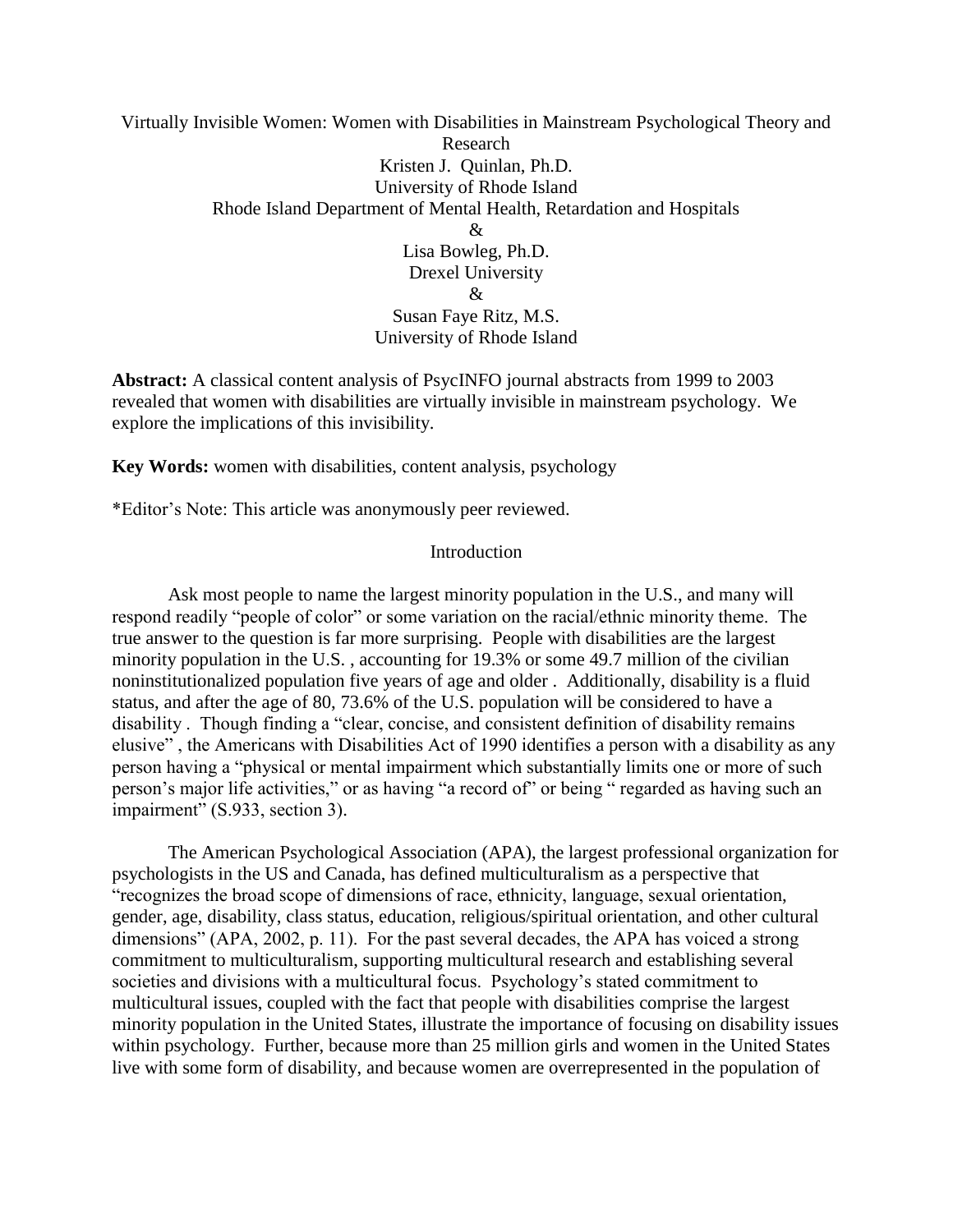individuals with disabilities (McNeil, 2001), women with disabilities should be a particular focus of psychological research.

### Disability Issues in Psychological Theory and Research

Two paradigms have historically dominated perceptions of disability internationally: the medical model and the social/minority model. In the medical model, disability is reduced to a medical condition or deficit intrinsic to the individual (Tate & Pledger, 2003), and the focus for this paradigm is on achieving a cure. The newer minority/social model considers disability to be an intersection of characteristics of individuals and their social and physical environments . This new paradigm treats the individual as a whole person and incorporates environmental and situational contexts (Tate & Pledger, 2003), transforming disability into a social issue (Pledger, 2003). Thus disability, rather than being rooted in some medical condition, is a consequence of inaccessible environments . Because of its deficit-centered focus, disability activists consider the medical model of disability an outdated paradigm for understanding disability and advocate for the new paradigm that considers disability to be an example of cultural diversity. Noteworthy is the fact that this "new" paradigm has almost a 30-year history in the United States. Introduced in the U.S. by the late 1970s , one could reasonably expect contemporary psychology to reflect the social disability model.

### Intersections: Disability and Other Identities

Psychological research often conceptualizes identities as unidimensional. While it is relatively easy to find research focused on issues relevant to single identities such as ethnicity, socioeconomic status, or sexual orientation, the multidimensionality of marginalized statuses remains, for the most part, invisible . A glimpse of statistics of people living with disabilities in the U.S. quickly reveals the folly of adopting a unidimensional perspective on identity. Because Caucasian people have a higher mean age than people of other racial/ethnic groups, one might expect this population to have higher rates of disability. Recent U.S. Census Bureau statistics note, however, that Caucasian people over the age of 65 have a lower overall disability rate than people from other racial and ethnic groups. The prevalence rate of severe<sup>1</sup> disabilities is also disproportionately higher for African Americans in the U.S. Intersections of sex, ethnicity and disability statuses reveal that across all ethnicities, women have higher levels of disability than their male counterparts (McNeil, 2001). The prevalence of disability status by age, sex, race, and Hispanic ethnicity is included in [Table1.](#page-13-0)

Disability status also intersects with educational level and socioeconomic status. Regardless of the level of disability (i.e., severe or not severe), people with disabilities generally have lower education levels than people without disabilities. Additionally, ethnic minorities with disabilities typically have lower rates of education than Caucasians with disabilities. For example, of the 7.2% of college graduates in the U.S. with physical disabilities, 90% are Caucasian and just 4% are African-Americans, illustrating an intersection of ethnicity and educational status. Lower educational levels place those with disabilities at risk for discrimination as well as higher rates of poverty, low income, and unemployment .

Similarly Shut Up and Shut Out: Women with Disabilities in Feminist Psychology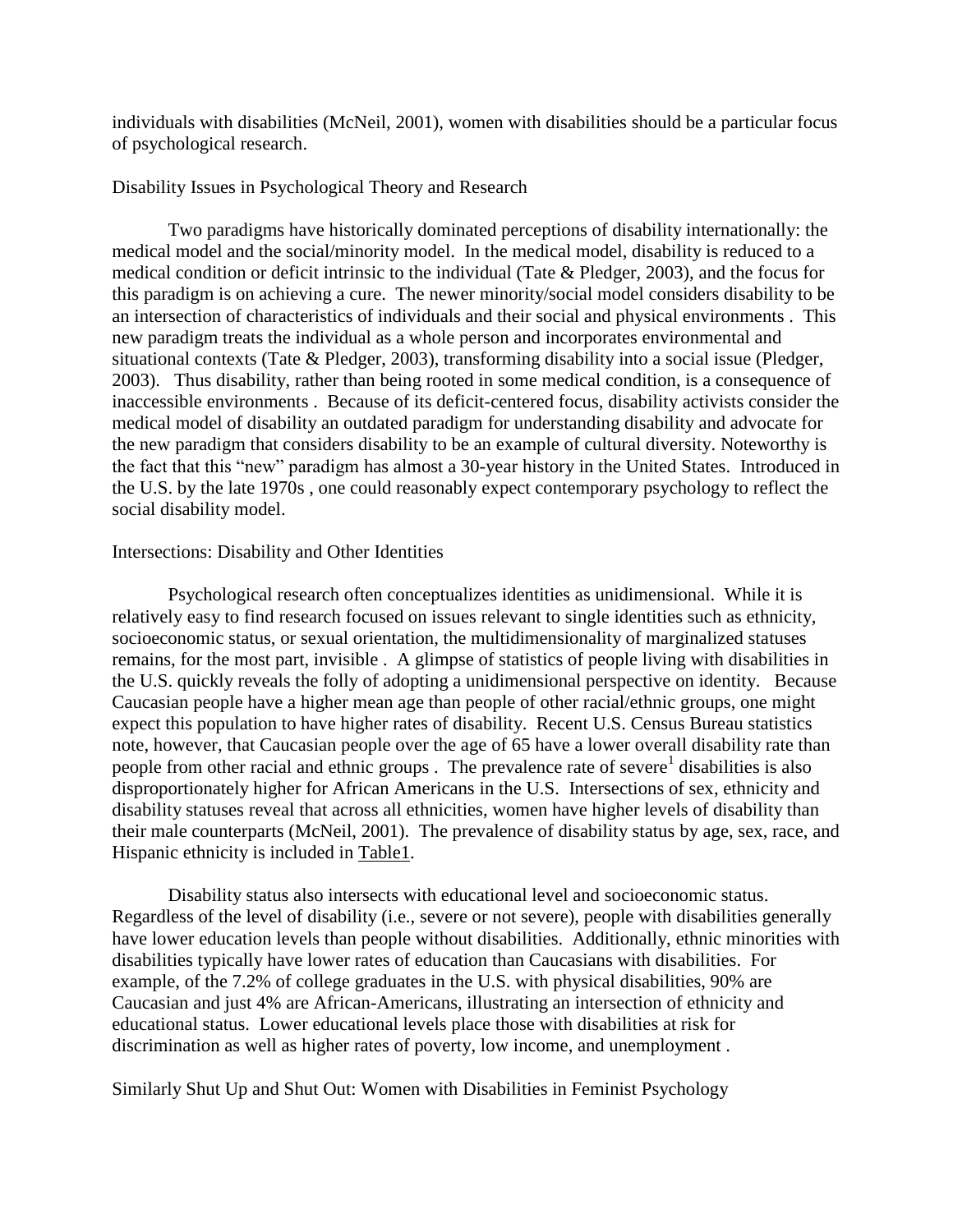As we have argued previously, the presence of disability among women in the U.S. makes a compelling case for including disability within the multicultural spectrum of psychology in general. Given feminist psychology's specific interest in understanding "the lives of girls and women in all their diversities," and in encouraging "scholarship on the social construction of gender relations across multicultural contexts" (APA, 2004, p. 1), we would expect feminist psychology particularly to recognize disability within the multicultural spectrum. Yet, a glance at the APA Division 35's (Society for the Psychology of Women) website suggests that even feminist psychologists who are committed to recognizing other multicultural identities for women sometimes neglect women with disabilities. Thus, the aforementioned website affirms the Division's commitment to recognizing "… a diversity of women's experiences which result from a variety of factors, including ethnicity, culture, language, socioeconomic status, age, and sexual orientation" (APA, 2004, p. 1), but curiously, omits disability from this list of experiences.

Historically marginalized groups such as poor women and African Americans have been "shut up" and "shut out" of psychological inquiry (Saris & Johnston-Robledo, 2000). By crossing indicators of ethnic minority status with the keywords "adolescent/teenager," Cauce, Ryan, & Grove (1998) also found that this invisibility in the psychological literature extended to adolescents of color. Further, by conducting a content analysis of Child Development and the Journal of Research on Adolescence, they found that when adolescent ethnic minorities were represented in the psychological literature, they were more often poor or of lower socioeconomic status.

Motivated by this dearth of research on previously silenced groups, we sought to examine whether women with disabilities were similarly silenced in mainstream psychological literature. Specifically, we sought to examine the prevalence of women with disabilities in journals identified by the American Psychological Association (APA) as mainstream psychology journals. Because the APA is an institution with international influence, its identification of what constitutes "mainstream" may have some additional applicability even outside of the United States. In fact, a number of the journals identified by the APA as "mainstream," are published outside of the United States (e.g., British Journal of Health Psychology, Australian and New Zealand Journal of Family Therapy).

We performed a content analysis of psychological abstracts to investigate three research questions:

- 1. To what extent are women with disabilities (WWD) visible in APA-identified mainstream psychological research?
- 2. Do mainstream abstracts reflect the medical model or social model of disability?
- 3. Are the multicultural identities of WWD reflected in mainstream psychological research?

## Method

## Classical Content Analysis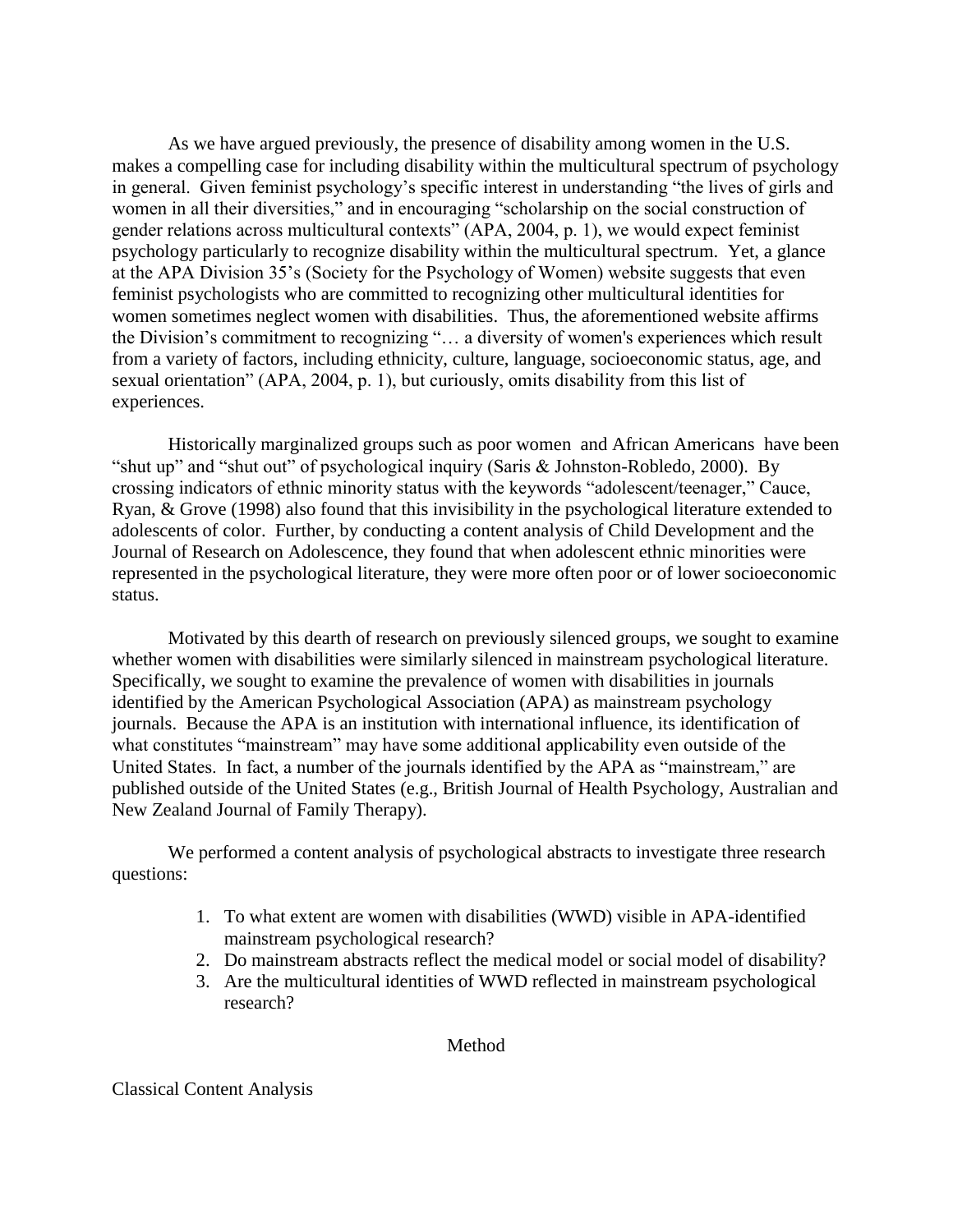Classical content analysis consists of three steps: (1) selection of data; (2) determination of categories, and (3) coding .

### **Selection**

Following the methods used by Saris and Johnston-Robledo (2000), we conducted a classical content analysis using journal article abstracts listed on PsycINFO during the past five years (January 1999 to December 2003). We conducted a combined search of the words "women" and "disability" or "disabled," and because the APA has advocated for the use of the term "handicap" to refer to the environmental and attitudinal barriers that a person with a disability may encounter, we also conducted a combined search of the words "women" and "handicap" or "handicapped." We then used Saris and Johnston-Robledo's (2000) method of determining which abstracts were "mainstream." Specifically, we examined whether the abstract was published in a journal identified in the APA's 1997 publication, Journals in Psychology: A Resource Listing for Authors.<sup>2</sup>

#### **Categories**

Classical content analysis uses predetermined categories to reduce text so that it might be analyzed quantitatively (Ryan & Bernard, 2001). After identifying mainstream abstracts, we coded them for content using pre-selected categories. The first two categories were mutually, exclusive: (1) Only Women (this category was coded if WWD were the focus of the research) and (2) Both Women and Men (this category was coded if both WWD and men with disabilities were highlighted). We used these selection procedures to address our first research question regarding the extent to which women with disabilities are visible in mainstream psychological research in the U.S. In order to address our second research question, those abstracts coded as, "only women" were then coded using the following additional mutually exclusive categories: (1) Medical Model<sup>3</sup>, and (2) Social Model.

All selected abstracts were then coded using four additional categories that addressed our third research question: Are other identities of WWD included in mainstream psychological research? These additional categories were: (1) Poor/Low-Income (the abstract recognized the demographic of gender, disability, and poor/low-income status); (2) Race/Ethnicity (the abstract recognized the intersection of gender, disability, and race/ethnicity); (3) Age (the abstract recognized the intersection of gender, disability, and age), and (4) Lesbian, gay or bisexual (LGB) (the abstract recognized the intersection of gender, disability, and being lesbian, gay, or bisexual). These final four categories were not mutually exclusive; an abstract could be coded as addressing both age and race/ethnicity.

#### Coding

Two coders (the first and third authors) agreed upon the pre-selected categories and then coded the abstracts independently. The coders then entered their findings into an SPSS data set by indicating "yes" or "no" when a category was present or not within an abstract. Cross tabulations of both coders' data were performed for each category to determine how often both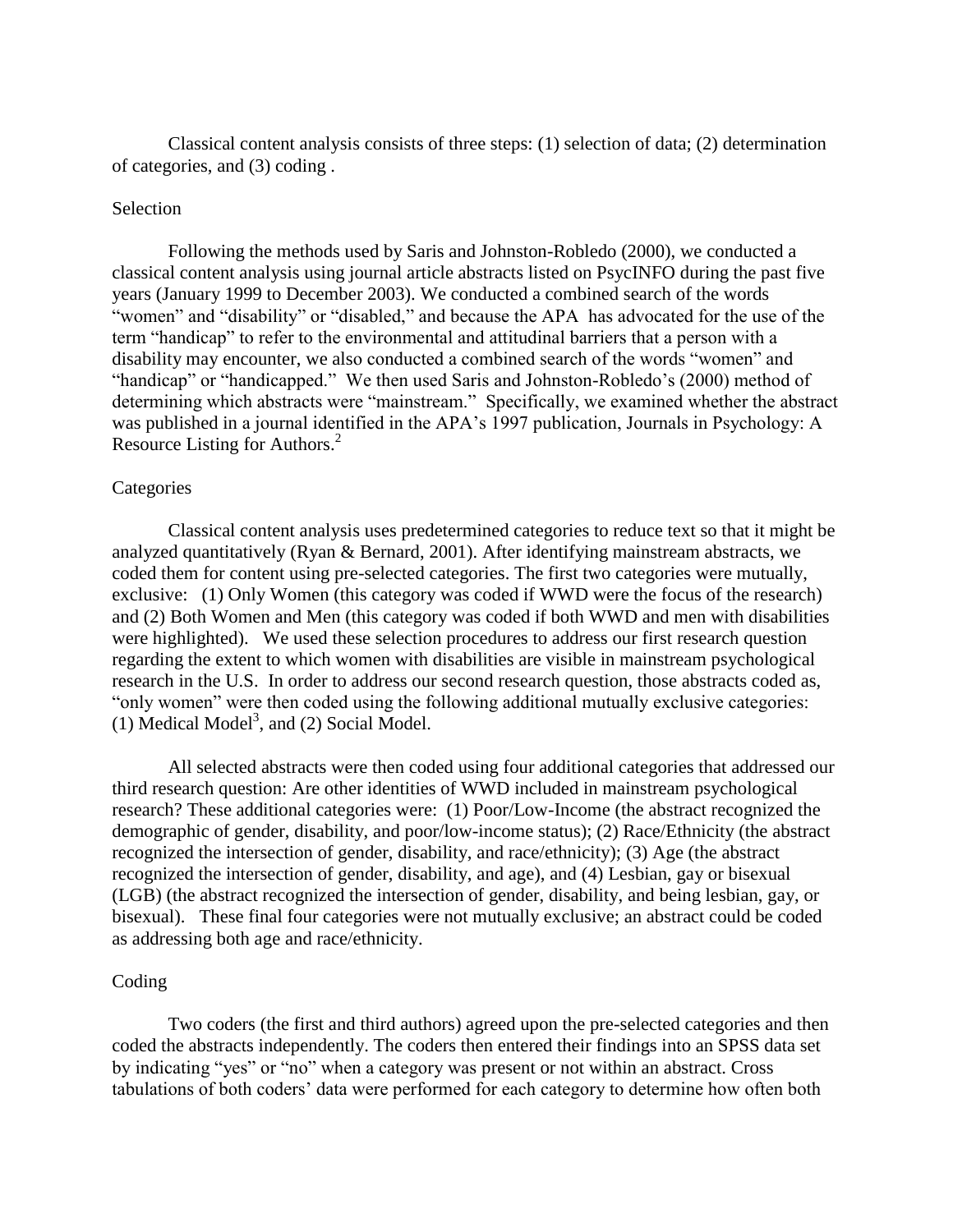coders identified each category as present across all abstracts. Inter-rater reliabilities, indicated by Kappa, were very good (Kappa across categories  $= .72-1.0$ ): (1) Only Women (Kappa  $= 1.0$ ), (2) Both Women and Men (Kappa = .97), (3) Medical Model (Kappa = .72), (4) Social Model (Kappa = .94), (5) Poor/Low-Income (Kappa = .79), (6) Race/Ethnicity (Kappa = 1.0), (7) Age (Kappa = 1.0), and (8) LGB (Kappa = 1.0). We resolved all discrepancies through discussion.

#### Results

Presence of Women with Disabilities in Mainstream Psychological Research in the U.S.

The PsycINFO search revealed 19,976 published journal abstracts using the word "women," 5,469 journal abstracts using the word "disability" or "disabled" and 449 journal abstracts using the word "handicap" or "handicapped." A search for a combination of these terms produced 397 records. This means that only 2% of all journal abstracts identified using the word "women" also included disability-related terms. Of these 397 records, 81% were found in special topic journals like Disability and Society, or Sexuality and Disability. Only 76 of the 397 records were found in journals that the APA had identified as "mainstream." Closer examination of these 76 records, revealed that 7 of these abstracts referred to "self-handicapping behavior." Because these abstracts were related to the study of actively hindering one's own task performance and were unrelated to disability, we eliminated them from our analysis. Thus, only 69 (17%) of those 397 records mentioning women with disabilities were found in APA-identified mainstream journals.

We found that these 69 abstracts spanned a minority of journals. Only 39 (10%) of the 385 APA mainstream journals published these women-with-disability-related abstracts. Further, a 2003 special issue of the feminist psychology journal Women and Therapy was the source of 10 (14.5%) of these abstracts. In 14.5% of the abstracts, the research discussed took place outside of the U.S., demonstrating a low emphasis on disability-related issues within psychology in the U.S.

As seen in [Table 2,](#page-15-0) in 32% of the cases, people with disabilities were mentioned in the abstract solely, and were not the focus of the research at all. Women and men shared the focus of the research on disability in 35% of the abstracts. Women with disabilities were a specific focus of the research in only 33% of the cases. The types of disabilities identified in each of the 69 journal abstracts are illustrated in [Table 3.](#page-16-0) As this table illustrates, 43.5% of the abstracts used disability as a generic term with no reference to specific types of disabilities.

#### Medical Models and Social Models of Disability in Mainstream Psychological Research

We found that 9 of the 23 abstracts that focused on women with disabilities specifically reflected the medical model. For example, a 2001 study compared coping strategies in women diagnosed with 3 different types of chronic pain conditions: fibromyalgia, neck/shoulder pain, and back pain. The researchers found passive coping to be related to general dysfunction stemming from pain, and not to a specific diagnosis of fibromyalgia (Mellegard, Grossi, & Soares, 2001). Because this abstract focused on coping, which is a behavioral response intrinsic to an individual, we coded it as a medical model. The social model of disability was reflected in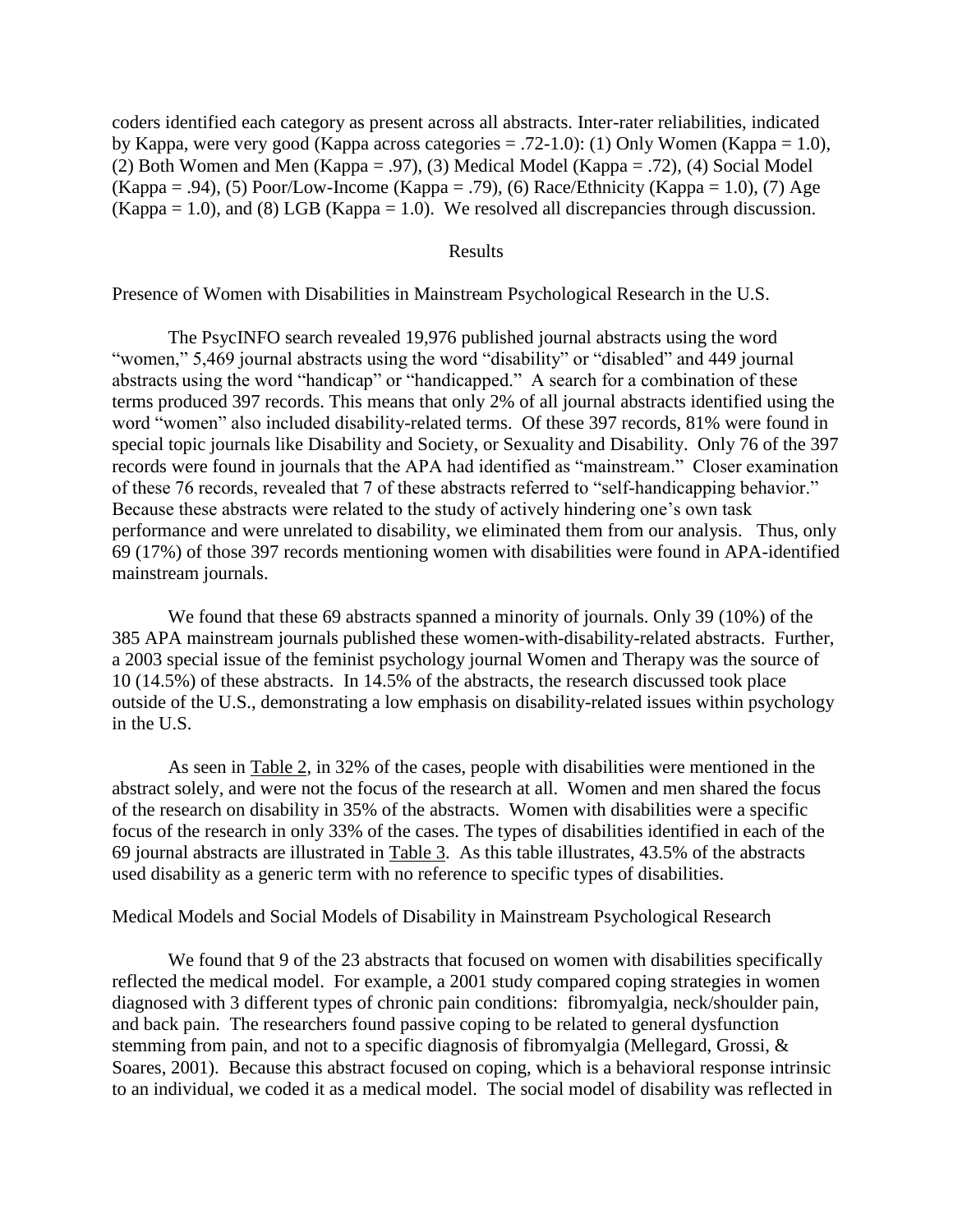11 of the 23 mainstream abstracts specifically focused on women with disabilities. Among them was a 2003 study of stereotypes about disability (e.g., that people with disabilities are helpless, challenged intellectually, and asexual) that found that societal representations of disability had a negative influence on the intimate relationships of women with disabilities . In 3 abstracts, we did not have enough information to determine the model (i.e., medical, social) the author had used to construct disability.

## Intersections of Disability with Other Identities

The intersections of disability with other aspects of identity are illustrated in Table 4. Only 18 of the 69 abstracts (26%) addressed the intersection of gender, disability, and other aspects of identity such as age, race/ethnicity, poor/low-income status, or lesbian, gay, or bisexual (LGB) status. Specifically, 16 abstracts mentioned the intersection of gender and disability with one of these aspects; two did so with two aspects.

### Gender, Disability, and One Other Identity

Most of the abstracts examined the intersections of gender and disability and one other aspect of identity such as age, race/ethnicity, or low socioeconomic status. Age was the focus of 8 of the 18 abstracts. Among them was a 2003 study of the trajectories of disability from onset until death among a sample of Norwegians with disabilities aged 80 and older . The study found that older women were significantly more likely than men to experience serious physical and psychological effects due to disability. Race/ethnicity in combination with gender and disability was the focus in 6 other abstracts. For instance, a 2003 article discussed the culture of deafness and issues of cross-cultural therapy for minority deaf women, and noted that mental health professionals have traditionally neglected the needs of this population . Finally, poor or lowincome status was the focus of 2 abstracts. One was a longitudinal study of women who received welfare benefits in an urban Michigan county that found that women with a cooccurrence of "human capital" problems with mental health and physical health problems were less likely to find and keep employment compared with women who did not have these problems .

### Gender, Disability and Two Other Identities

Only two of the 18 abstracts focused on the intersection of gender and disability also examined other aspects of identity. A 2003 qualitative study examining conceptions of illness and disability of middle-aged African-American women with arthritis participating in a peer group health promotion program found that participants focused more on the communal aspects of having arthritis than the personal aspects of the condition . The other abstract encouraged counseling psychologists to recognize and incorporate into their practice the notion that although people may identify by race/ethnicity, disability or LGB status, more than one of these aspects of identity may be salient within individuals at any time (Bowman, 2003).

Discussion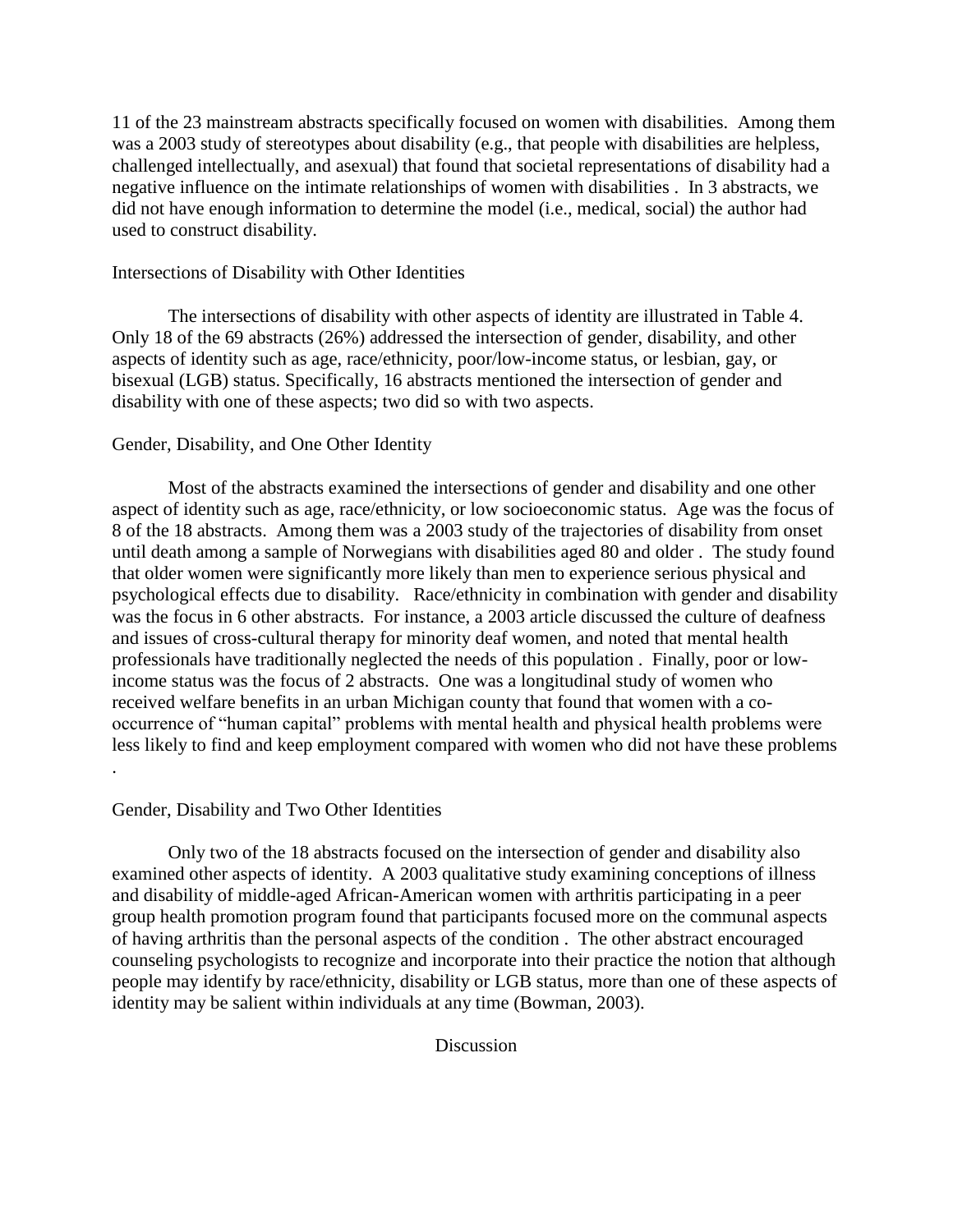We used this classical content analysis to investigate the coverage of women with disabilities in APA-identified mainstream psychological research. Our analyses revealed that research on women with disabilities accounted for a rather small proportion of psychological abstracts. Specifically, just 2% of all abstracts using the word "women" also incorporated disability-related terms. Further, only 17% of articles on women with disabilities were published in APA-identified mainstream psychology journals. It is important to note that 14% of these mainstream articles stemmed from a 2003 special issue of the feminist psychology journal, Women and Therapy, dedicated to women's visible and invisible disabilities. The paucity of research on women with disabilities in mainstream psychological research is disturbing for at least two reasons. First, people with disabilities constitute the largest "minority" population in the U.S. . Second, the dearth suggests that disability, in contrast to other identities (e.g., ethnicity, sexual orientation), receives token status in mainstream psychology in the U.S. Disability has yet to be integrated fully within mainstream psychological research. Alas, psychology's historic neglect of disability issues continues .

Despite the social model of disability's 30-year history in the U.S., we also found that only a handful of abstracts focused on the social model of disability. Not surprisingly, most of these stemmed from the aforementioned special issue of Women and Therapy. Almost half ( $n =$ 9) of the 23 abstracts that focused on women with disabilities reflected the old medical model paradigm. In light of rehabilitation psychology's historic focus on factors internal to the person with the disability, this finding is hardly surprising. Though a shift from the medical model to the social model in psychological research is long overdue, the latter model is not foolproof, either. Indeed, critics charge that the social model remains biased in favor of Caucasian men and obscures the needs of women with disabilities who share other minority identities .

Our study also found only a handful of abstracts that discussed disability within the context of other identities. The unidimensional focus of abstracts attending to research on women with disabilities is part of a larger problem within psychological research: the seeming inability to conceptualize people in all of their rich complexity and multiplicity.

Our study has implications for future research on women with disabilities. The most obvious, of course, is that more research on women with disabilities, particularly research that reflects the social model of disability, is desperately needed. Additionally, the absence of research makes it difficult for the field to establish theories around disability-related issues. This in turn hinders the development of theories that describe disability and other intersecting identities. Collins (1998) advocates for the use of a intersectionality framework where social phenomena such as race, socioeconomic status, and gender "mutually construct one another" (p. 63). In combination with additional research on WWD, such a framework could enhance the conceptual and methodological development of future theory and research on disability.

Our findings also raise provocative questions about why research with and on behalf of women with disabilities remains so scant in mainstream psychology. Scholars who have written about the exclusion of populations such as poor women , women of color , and people who are poor sound similar themes. In her examination of the exclusion of poor women in psychological research, Reid identified three obstacles that appear equally relevant to the exclusion of women with disabilities: personal affiliation, investigator training, and effort maximization.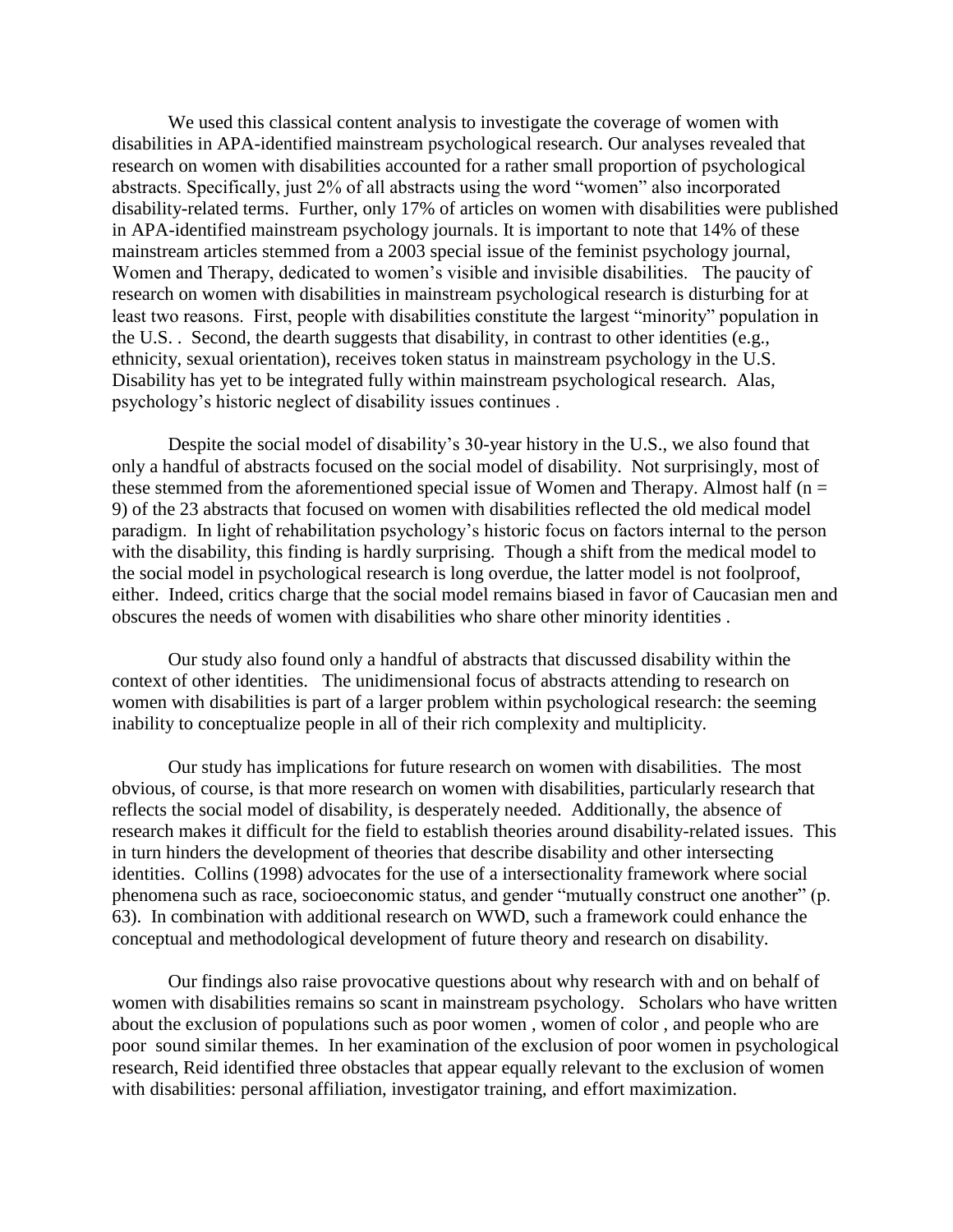Regarding personal affiliation, Reid has criticized psychologists for studying populations with whom they work, have easy access, or whom they most closely resemble. Herewith, we state the obvious: not only is more psychological research needed on disability issues, but more researchers with disabilities are critically needed to bolster the theoretical and empirical literature on women (and men) with disabilities. Moreover, greater collaboration between the disability community and researchers is necessary . And as Olkin and Pledger rightly caution, it is insufficient to simply include people with disabilities as researchers; they must have decisionmaking power and funding authority.

Reid has further argued that investigator training might be influential in excluding some populations from psychological research. She notes that researchers may be inadequately trained for work with diverse populations. Disability activists are unequivocal about the limited training that psychologists receive about theory and research relevant to people with disabilities . Accordingly, we join the chorus of disability activists advocating for psychologists to become multiculturally competent with regard to disability-related theory, research and practice .

The third obstacle, effort maximization, notes that researchers are more likely to exclude a population from research when they perceive that the population is not readily available, or may require special accommodations to allow participation . Indeed, people with disabilities may need a variety of accommodations, such as physical access to a research site or extra assistance to complete an interview or survey. With regard to accommodations for people with disabilities in psychological research, we join Olkin in identifying accommodation and access as civil rights issues.

The prevailing myth of objectivity in psychology notwithstanding, the reality of research is that it is rarely neutral. Rather, it may be used for emancipatory or oppressive ends (Fine, Weis, Weseen, & Wong, 2000). As such, the research endeavor is implicitly relevant to issues of civil rights. The fact that people with disabilities share many of the same social realities as other historically disenfranchised populations (e.g., poverty, lack of access to education and employment, etc.), attests that advancing knowledge about disability through research is an important social justice and civil rights issue. Thus, we embrace the injunction that "social researchers dare to speak hard truths with theoretical rigor and political savvy" (Fine, Weis, Weseen & Wong, 2000, p. 125). Indeed, we hope that our content analysis of the invisibility of women with disabilities in mainstream psychology will "inform and encourage social movements for 'what could be'" (Fine, Weis, Weseen, & Wong, 2000, p. 126). In the case of mainstream psychology, "what could be" is more visibility about the experiences of women with disabilities in psychological research. In turn, increased visibility within psychological research could foster greater advocacy for the rights of people with disability in and beyond the discipline of psychology.

Our study also has theoretical implications for the psychological study of intersecting multicultural identities for women with disabilities. On the one hand, understanding the complex phenomena associated with disability is in and of itself important. On the other, focusing on disability solely may obscure other important identities such as ethnicity, socioeconomic status, and sexual orientation . Moreover, it is important that disability not be the sole focus of the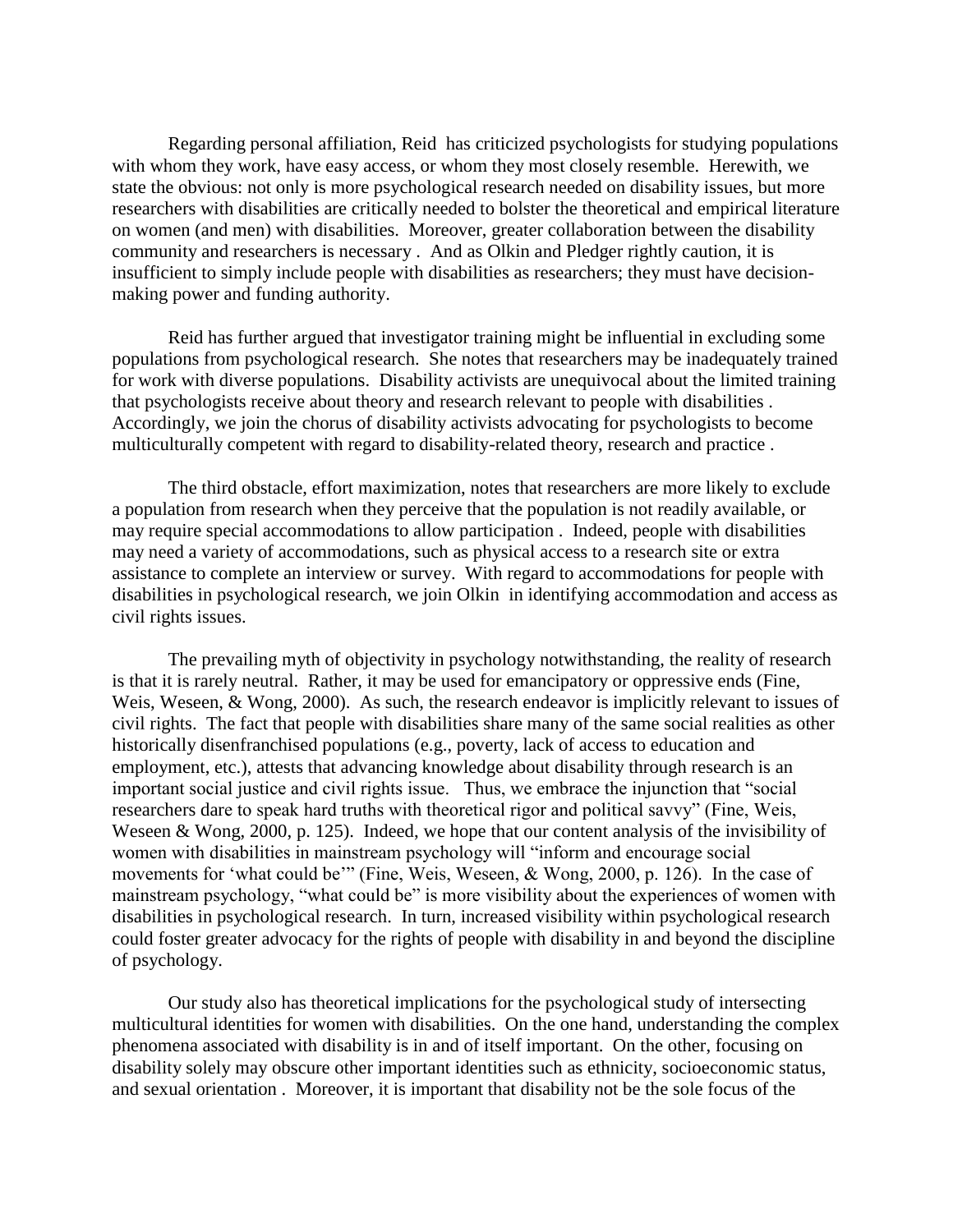study. Thus, we were heartened to find abstracts in our content analysis describing studies conducted with women with disabilities that also investigated experiences such as wanting to leave an intimate partner or beliefs and experiences about sexuality .

In this study, we made a methodological decision to narrow our analyses to abstracts identified as "mainstream" by the APA. We do not wish to imply that literature published in APA-identified mainstream journals is more important or noteworthy than that published in nonmainstream journals. Indeed, primarily because they are beyond the mainstream and often are linked to the disability community, non-mainstream journals are the sites of cutting edge theory and research that reflect the social model paradigm and, as such, serve as exemplars for future directions in theory and research. We chose to focus our analysis on APA-identified mainstream journals largely because these journals can easily be found in the standard collections of most U.S. university libraries and therefore constitute what the majority of the field in the U.S. is reading. Segregating issues of disability into special topic journals contributes to a lack of knowledge about disability-related issues for professionals in the field, who may not have had the occasion to seek out the sometimes harder-to-find journals.

Although our study contributes to the knowledge about the presence of women with disabilities in mainstream psychological research, it is not without limitations. One of the most important is our study's sole reliance on abstracts . It is possible that although some abstracts may not have included words such as "disability" or "handicap," perusal of journal articles might have found disability issues to be a main focus. For example, researchers writing about issues of mental heath infrequently refer to this issue as "disability." Thus, our results may underestimate the actual number of articles focused on women with disability in mainstream psychology. Finally, our conclusions may reflect a manuscript submission bias. It is possible that there are more psychologists developing theory and conducting research on women with disabilities who choose to submit their work to non-mainstream journals because they perceive those journals to be more receptive to the focus of their work (J. Cohen, personal communication, November 15, 2004).

Several recent developments attest to a growing attention to disability within mainstream psychology. For example, a 2003 special section of the APA's flagship journal, American Psychologist, was dedicated to new perspectives on disability. Additionally, the APA Committee on Disability Issues in Psychology recently published a Resource Guide for Psychology Graduate Students With Disabilities, and disability is included in the title of APA's 2005 National Multicultural Conference and Summit theme, The Psychology of Race/Ethnicity, Gender, Sexual Orientation, and Disability: What Works, With Whom and Under What Circumstances. These important developments notwithstanding, our study shows that mainstream psychological theory and research lags far behind the APA's stated commitment to including disability status within the scope of multicultural perspectives in psychology. As we see it, the challenge that lies ahead for psychology is to make the now virtually invisible women with disabilities -- with all of their rich and complex multicultural diversity -- thoroughly visible in mainstream psychological research.

**Kristen J. Quinlan, Ph.D.,** is now at the University of Rhode Island and the Rhode Island Department of Mental Health, Retardation and Hospitals. She has helped administer "Changing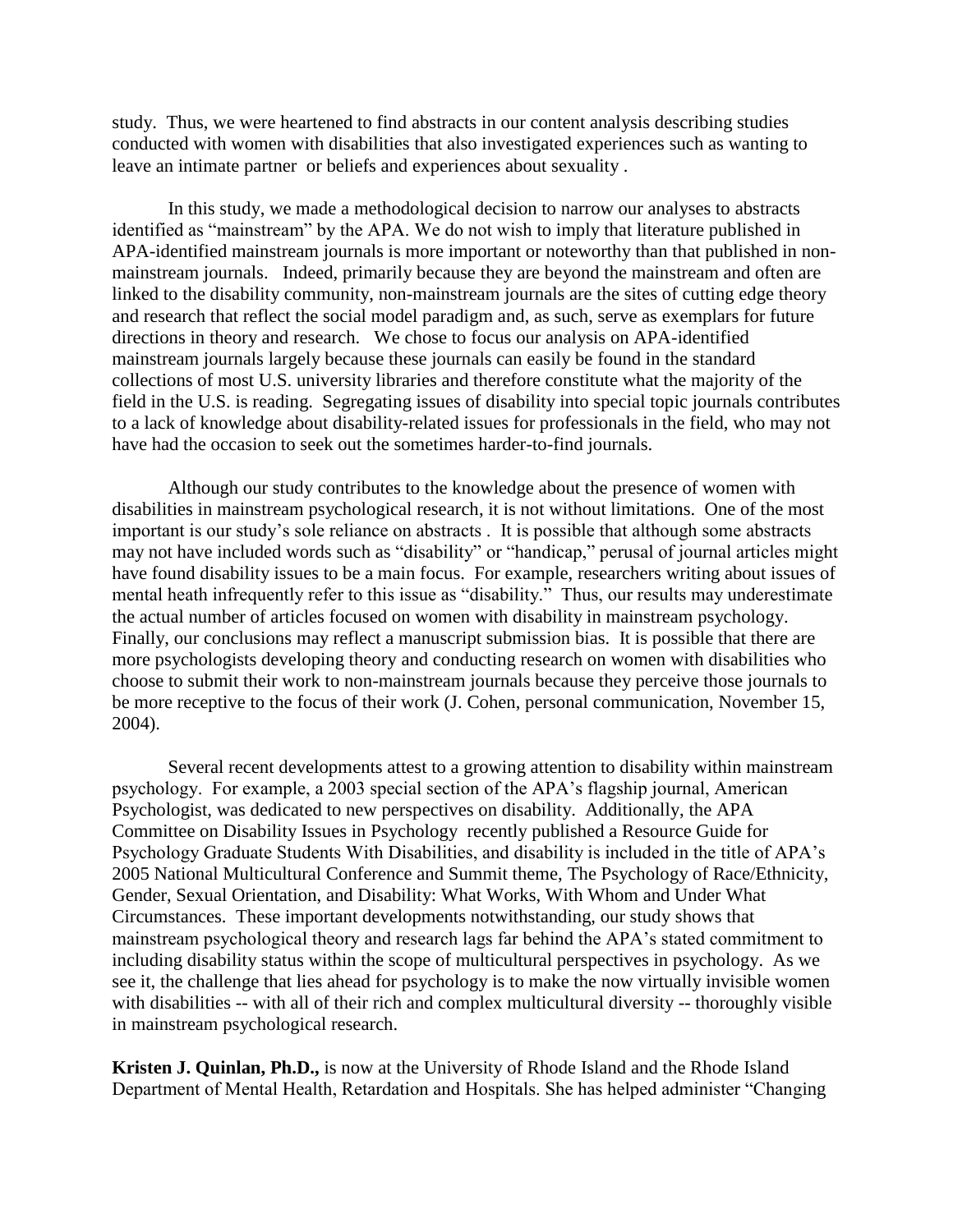the Culture," a U.S. Department of Education funded grant to foster the development of an integrative, accepting and facilitating environment for students with disabilities, and has published and made presentations relevant to disability issues.

**Lisa Bowleg, Ph.D.,** is now at the Department of Community Health and Prevention, School of Public Health, Drexel University, Philadelphia, PA. She served as a Disability Resource Mentor at the University of Rhode Island and in that capacity was responsible for assisting colleagues to better support students with disabilities.

**Susan Faye Ritz, M.S.,** served as a project manager of the Prejudice Research Lab at the University of Tennessee at Chattanooga and has coauthored and made conference presentations relevant to prejudice towards people with disabilities.

Correspondence to this article should be addressed to Kristen J. Quinlan, Rhode Island Department of Mental Health, Retardation and Hospitals, Division of Behavioral Healthcare Services, 14 Harrington Road – Barry Hall, Cranston, RI 02920. Email: [kquinlan@mhrh.ri.gov](mailto:kquinlan@mhrh.ri.gov)

# References

- Allison, K. W. (1998). Stress and oppressed social category membership. In C. Stangor (Ed.), *Prejudice: The target's perspective* (pp. 145-170). San Diego, CA: Academic Press.
- American Psychological Association. (2004). Division 35: Society for the Psychology of Women. Retrieved December 1, 2004, from www.apa.org/about/division/div35.html
- American Psychological Association. (2001). *Publication manual of the American Psychological Association* (5th ed.). Washington, DC: Author.
- American Psychological Association Committee on Accreditation. (2002). *Accreditation guidelines and principles for accreditation of programs in professional psychology*. Washington: DC: American Psychological Association.
- American Psychological Association Council of Representatives. (2002a). Ethical principles of psychologists and code of conduct 2002 (Draft 7). Retrieved November 14, 2002, from www.apa.org/ethics/code2002.html
- American Psychological Association Council of Representatives. (2002b). *Guidelines on multicultural education, training, research, practice, and organizational change for psychologists*. Washington, DC: American Psychological Association.
- American Psychological Association Office on Disability Issues in Psychology. (2004). Resource guide for psychology graduate students with disabilities. Retrieved December 18, 2004, from http://www.apa.org/pi/cdip/resource/disabledstudents.pdf

Americans with Disabilities Act, 42 U.S.C. §1630.2 (1990).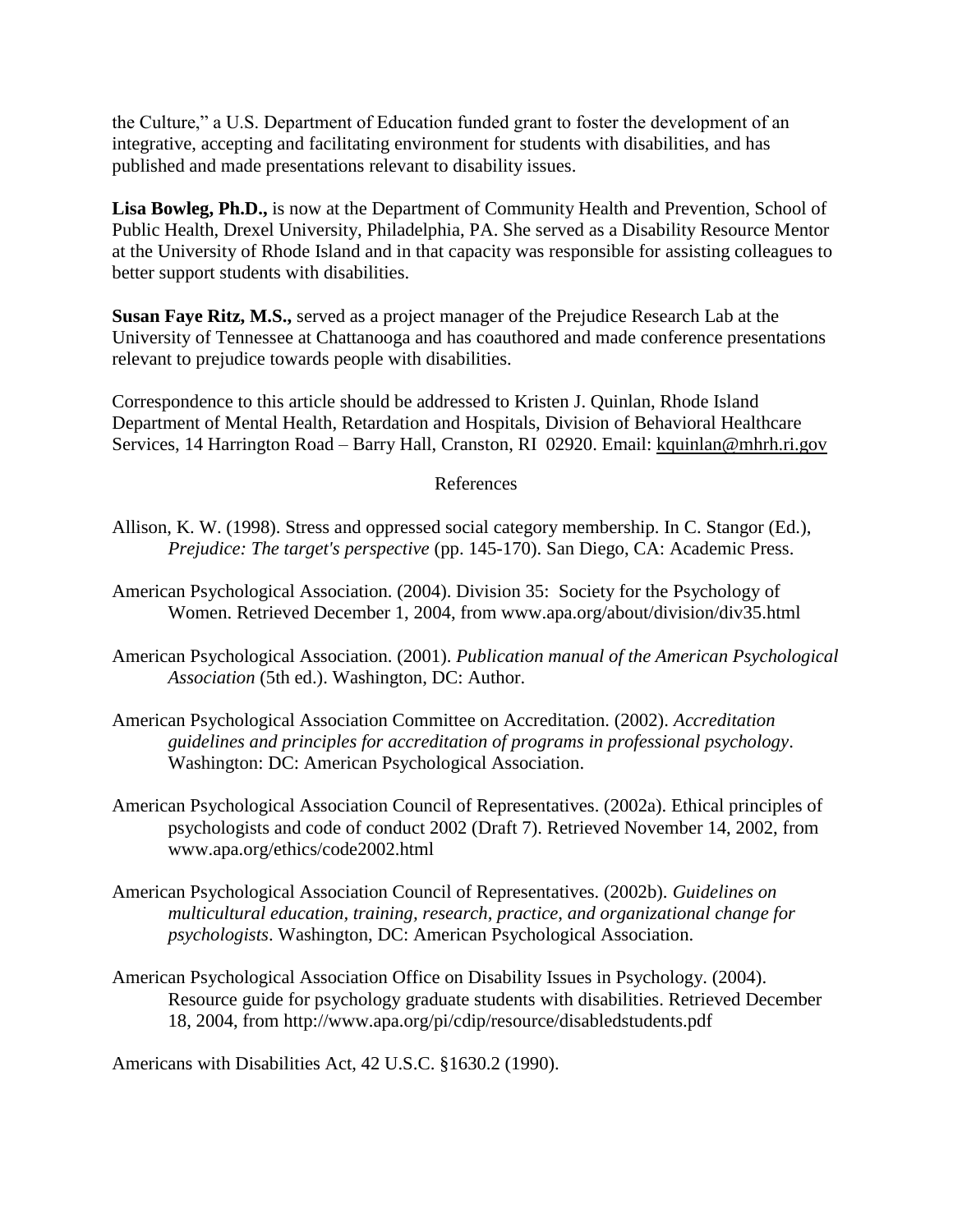- Banks, M. E., & Kaschak, E. (Eds.). (2003). *Women with visible and invisible disabilities: Multiple intersections, multiple issues, multiple therapies*. New York: Haworth.
- Bowman, S. L. (2003). A call to action in lesbian, gay, and bisexual theory building and research. *Counseling Psychologist, 31*, 63-69.
- Bradsher, J. E. (1996). Disability among racial and ethnic groups. *Disability Statistics Abstract,*   $(10), 1-4.$
- Cauce, A. M., Ryan, K. D., & Grove, K. (1998). Children and adolescents of color, where are you? Participation, selection, recruitment, and retention. In V. McLoyd & L. Steinberg (Eds.), *Studying minority adolescents* (pp. 147-166). New Jersey: Lawrence Erlbaum Associates.
- Collins, P. H. (1998). It's all in the family: Intersections of gender, race, and nation. *Hypatia, 13*(3), 62-82.
- Corbett, C. A. (2003). Special issues in psychotherapy with minority deaf women. *Women & Therapy, 26*(3-4), 311-329.
- Crawford, D., & Ostrove, J. M. (2003). Representations of disability and the interpersonal relationships of women with disabilities. *Women & Therapy, 26*(3-4), 179-194.
- Danziger, S. K., Kalil, A., & Anderson, N. J. (2000). Human capital, physical health, and mental health of welfare recipients: Co-occurrence and correlates. *Journal of Social Issues, 56*(4), 635-654.
- Dotson, L. A., Stinson, J., & Christian, L. A. (2003). "People tell me I can't have sex": Women with disabilities share their personal perspectives on health care, sexuality, and reproductive rights. *Women & Therapy, 26*(3-4), 195-209.
- Feldman, S. I., & Tegart, G. (2003). Keep moving: Conceptions of illness and disability of middle-aged African-American women with arthritis. *Women & Therapy, 26*(1-2), 127- 144.
- Fine, M., Weis, L., Weseen, S., & Wong, L. (2000). For whom? Qualitative research, representations, and social responsibilities. In N. K. Denzin & Y. S. Lincoln (Eds.), *Handbook of qualitative research* (2nd ed.)(pp. 107-131). Thousand Oaks, CA: Sage.
- Graham, S. (1992). "Most of the subjects were White and middle class": Trends in published research on African Americans in selected APA journals, 1970-1989. *American Psychologist, 47*(5), 629-639.
- Lott, B. (2002). Cognitive and behavioral distancing from the poor. *American Psychologist, 57*(2), 100-110.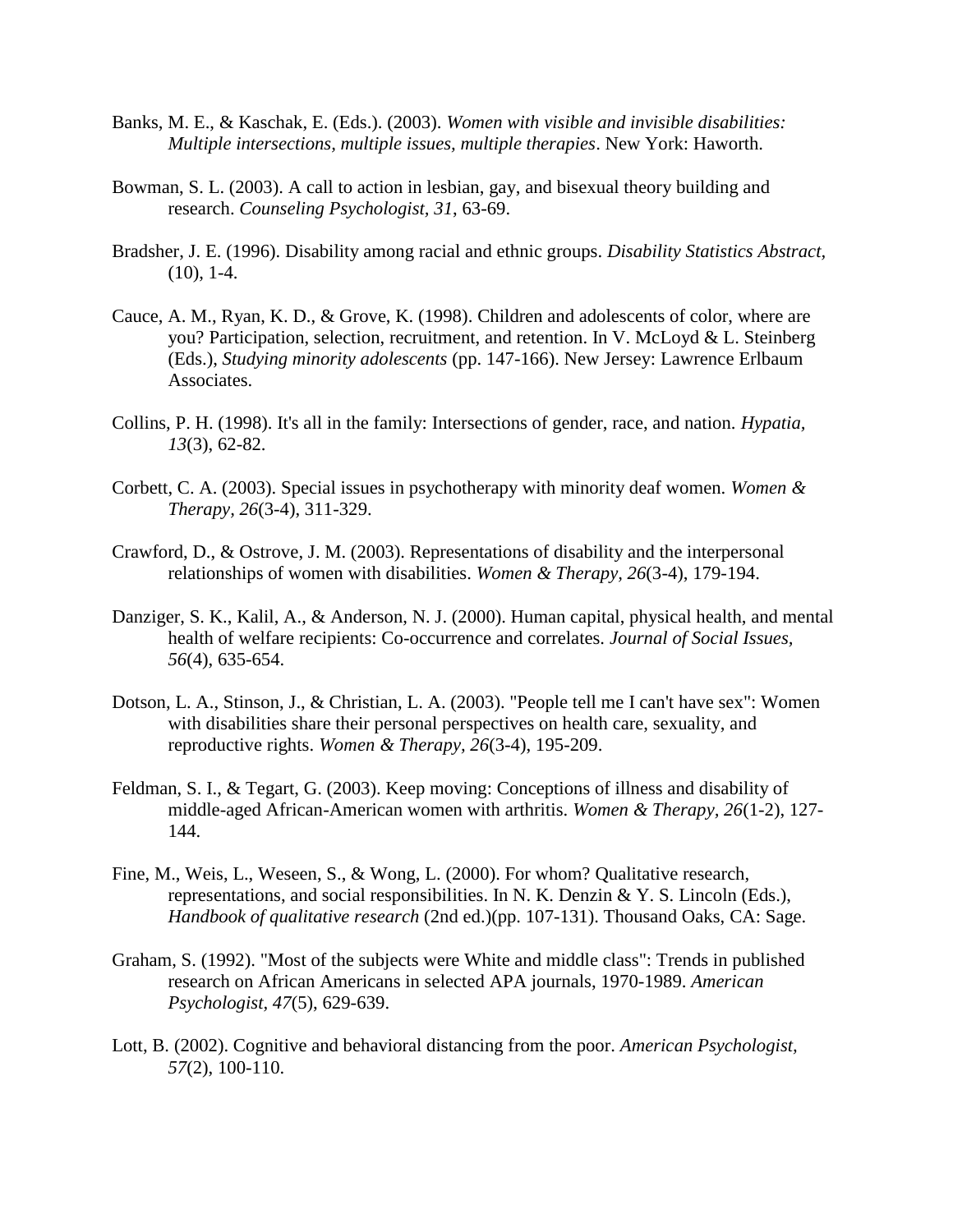Lott, B., & Bullock, H. E. (2001). Who are the poor? *Journal of Social Issues, 57*(2), 189-206.

- McNamara, J. R., & Fields, S. A. (2002). Perceived abuse and disability in a sample of Ohio's women's correctional population. *Psychological Reports, 91*(3,Pt1), 849-854.
- McNeil, J. (2001). *Americans with disabilities: Household economic studies* (No. P70-73). Washington, DC: U.S. Census Bureau.
- Melia, R. P., Pledger, C., & Wilson, R. (2003). Disability and rehabilitation research: Opportunities for participation, collaboration, and extramural funding for psychologists. *American Psychologist, 58*(4), 285-288.
- Mellegard, M., Grossi, G., & Soares, J. F. (2001). A comparative study of coping among women with fibromyalgia, neck/shoulder and back pain. *International Journal of Behavioral Medicine, 8*, 103-115.
- Olesen, V. L. (2000). Feminism and qualitative research at and into the millennium. In N. K. Denzin & Y. S. Lincoln (Eds.), *Handbook of Qualitative Research* (Vol. 2nd pp. 215- 255). Thousand Oaks, CA: Sage Publications.
- Olkin, R. (1999). *What psychotherapists should know about disability*. New York, NY, US: The Guilford Press.
- Olkin, R. (2001, January). Could you hold the door open for me? Paper presented at the National Multicultural Conference and Summit of the American Psychological Association, Santa Barbara, CA.
- Olkin, R. (2003). Women with physical disabilities who want to leave their partners: A feminist and disability-affirmative perspective. *Women & Therapy, 26*(3-4), 237-246.
- Olkin, R., & Pledger, C. (2003). Can disability studies and psychology join hands? *American Psychologist, 58*(4), 296-304.
- Pledger, C. (2003). Discourse on disability and rehabilitation issues: Opportunities for psychology. *American Psychologist, 58*(4), 279-284.

Rehabilitation Act, 29 U.S.C. § 705 (1973).

- Reid, P. T. (1993). Poor women in psychological research: Shut up and shut out. *Psychology of Women Quarterly, 17*(2), 133-150.
- Reid, P. T., & Kelly, E. (1994). Research on women of color: From ignorance to awareness. *Psychology of Women Quarterly, 18*(4), 477-486.
- Reynolds, A. L., & Pope, R. L. (1991). The complexities of diversity: Exploring multiple oppressions. *Journal of Counseling and Development, 70*(1), 174-180.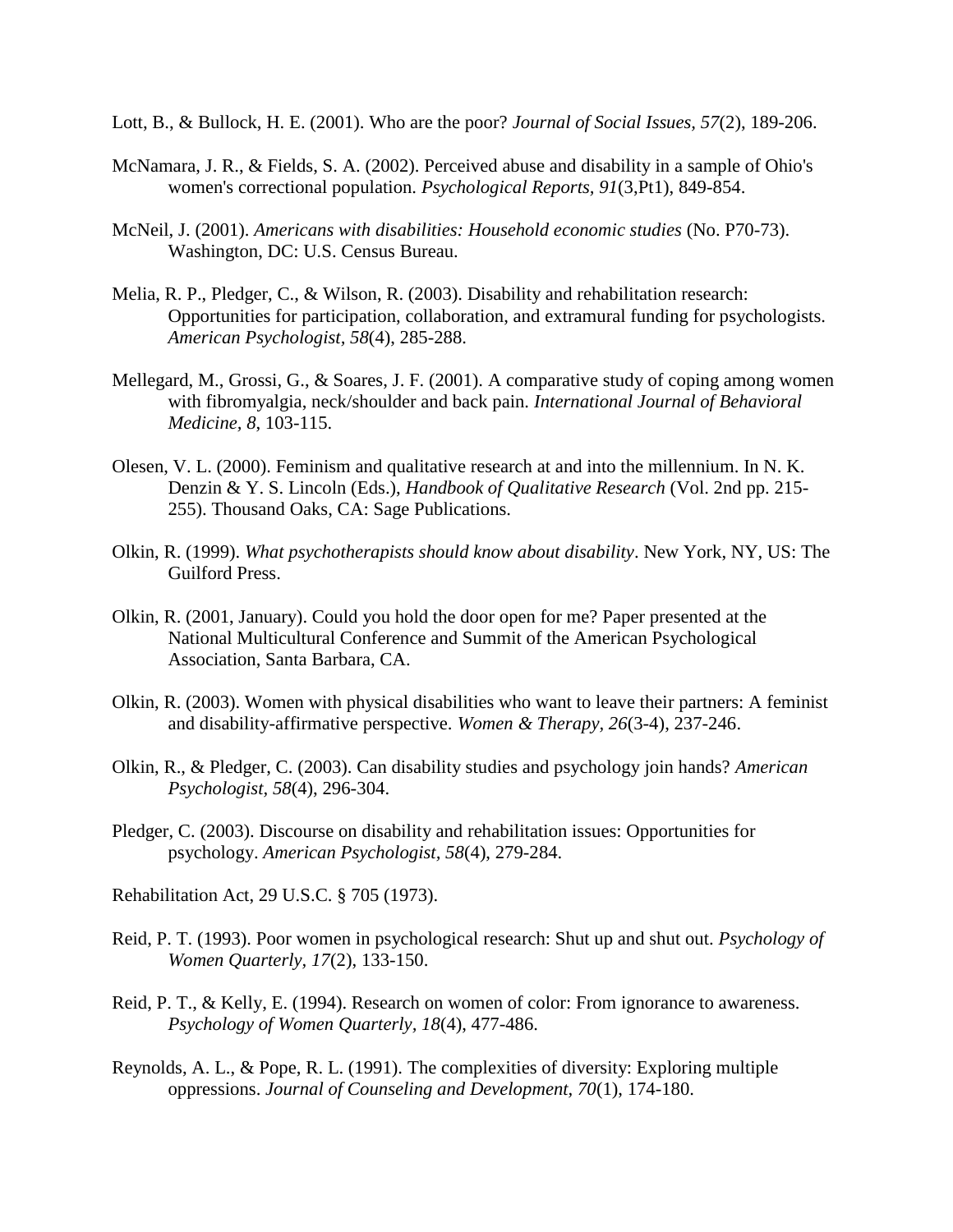- Romoren, T. I., & Blekeseaune, M. (2003). Trajectories of disability among the oldest old. *Journal of Aging & Health, 15*(3), 548-566.
- Ryan, G. W., & Bernard, H. R. (2000). Data management and analysis methods. In N. K. Denzin & Y. S. Lincoln (Eds.), *Handbook of qualitative research* (pp. 769-802). Thousand Oaks, CA: Sage, Inc.
- Saris, R. N., & Johnston-Robledo, I. (2000). Poor women are still shut out of mainstream psychology. *Psychology of Women Quarterly, 24*(3), 233-235.
- Sue, D. W., Bingham, R. P., Porche Burke, L., & Vasquez, M. (1999). The diversification of psychology: A multicultural revolution. *American Psychologist, 54*(12), 1061-1069.
- Tate, D. G., & Pledger, C. (2003). An integrative conceptual framework of disability: New directions for research. *American Psychologist, 58*(4), 289-295.
- Tomes, H. (2005). In the public interest: Civil rights for people with disabilities. *American Psychological Association Monitor*, 36 (6).
- U.S. Census Bureau. (2003, January 21). Table 2. Resident population estimates of the United States by sex, race, and Hispanic of Latino origin: April 1, 2000, July 1, 2000 and July 1, 2001. Retrieved January 22, 2003, from http://www.census.gov/popest/archives/2000s/vintage\_2001/US-2001EST-ASRO-02.html
- Waldrop, J., & Stern, S. M. (2003). *Disability status: 2000* (No. C2KBR-17). Washington, DC: U.S. Census Bureau.
- Women with visible and invisible disabilities: Multiple intersections; multiple issues; multiple therapies. (2003). *Women & Therapy, 26*, 1-2, 3-4.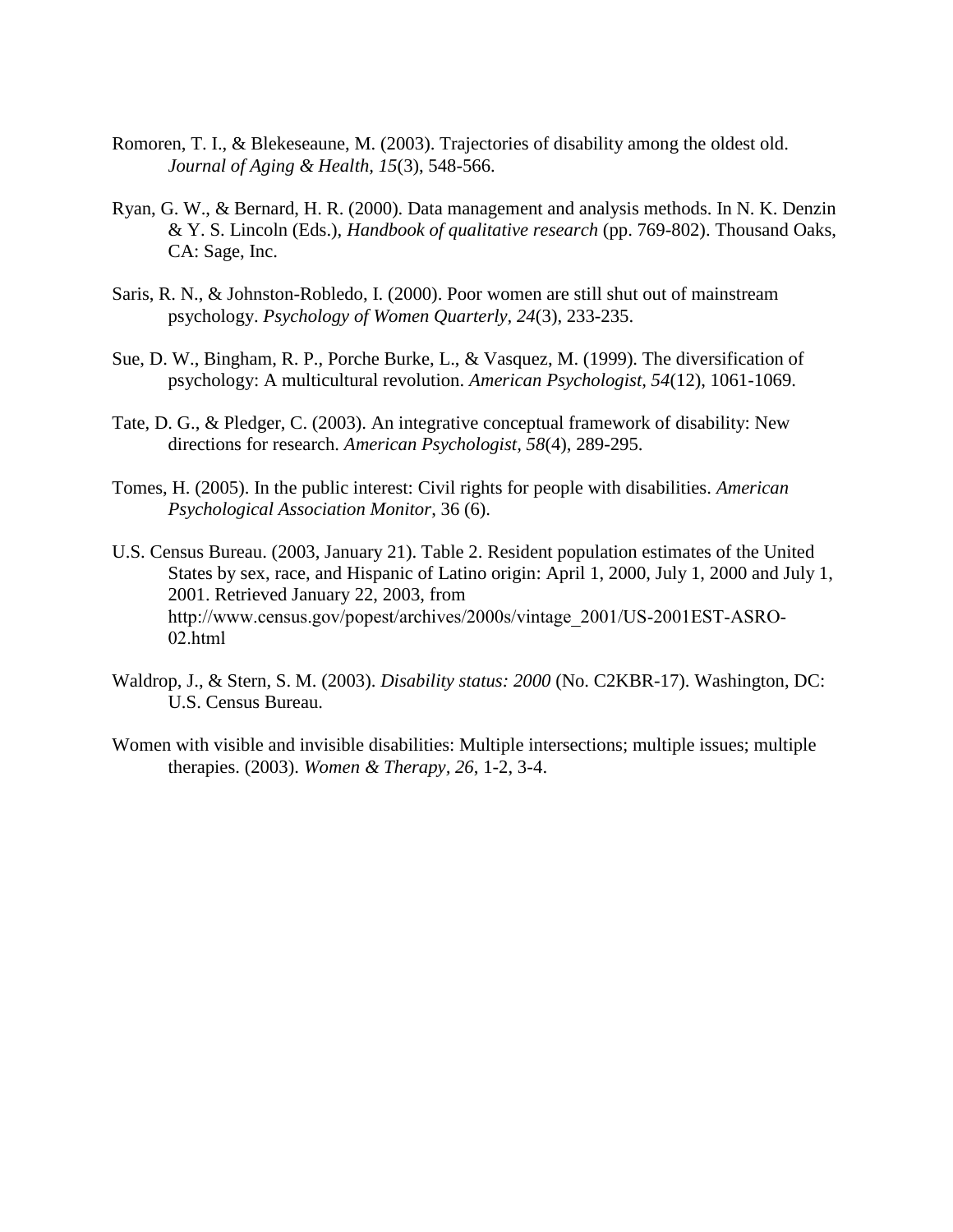| Characteristics |                       | Total      | Any Disability |         | <b>Severe Disability</b> |         |
|-----------------|-----------------------|------------|----------------|---------|--------------------------|---------|
|                 |                       | Population |                |         |                          |         |
|                 |                       |            |                |         |                          |         |
|                 |                       |            | Number         | Percent | Number                   | Percent |
| Male,           | All ages              | 130,985    | 24,331         | 18.6%   | 14,754                   | 11.3%   |
| All             | Under 24 years        | 49,157     | 5,181          | 10.5%   | 2,509                    | 5.1%    |
| Races           | old                   |            |                |         |                          |         |
|                 | 25 to 64 years<br>old | 68,331     | 12,348         | 18.1%   | 7,825                    | 11.5%   |
|                 | 65 years and          | 13,498     | 6,801          | 50.4%   | 4,421                    | 32.8%   |
|                 | over                  |            |                |         |                          |         |
| Female,         | All ages              | 136,680    | 28,265         | 20.7%   | 18,216                   | 13.3%   |
| All             | Under 24 years        | 47,347     | 3,441          | 7.3%    | 1,689                    | 3.6%    |
| Races           | old                   |            |                |         |                          |         |
|                 | 25 to 64 years        | 70,768     | 14,145         | 20.0%   | 8,542                    | 12.1%   |
|                 | old                   | 18,565     | 10,679         | 57.5%   |                          |         |
|                 | 65 years and<br>over  |            |                |         | 7,652                    | 41.2%   |
| Male,           | All ages              | 94,664     | 18,266         | 19.3%   | 10,460                   | 11.0%   |
| White,          | Under 24 years        | 31,878     | 5,900          | 18.5%   | 1,591                    | 5.0%    |
| Non             | old                   |            |                |         |                          |         |
| Hispanic        | 25 to 64 years<br>old | 51,372     | 9,160          | 17.8%   | 5,430                    | 10.6%   |
|                 | 65 years and          | 11,414     | 5,550          | 48.6%   | 3,439                    | 30.1%   |
|                 | over                  |            |                |         |                          |         |
| Female,         | All ages              | 98,570     | 21,212         | 21.5%   | 13,167                   | 13.4%   |
| White,          | Under 24 years        | 30,934     | 2,344          | 7.6%    | 1,107                    | 3.6%    |
| Non             | old                   |            |                |         |                          |         |
| Hispanic        | 25 to 64 years        | 51,982     | 10,079         | 19.4%   | 5,956                    | 11.5%   |
|                 | old                   |            |                |         |                          |         |
|                 | 65 years and          | 15,655     | 8,787          | 56.1%   | 6,105                    | 39.0%   |
|                 | over                  |            |                |         |                          |         |
| Male,           | All ages              | 16,048     | 3,380          | 21.1%   | 2,511                    | 15.6%   |
| <b>Black</b>    | Under 24 years        | 7,543      | 859            | 11.4%   | 509                      | 6.7%    |
|                 | old                   |            |                |         |                          |         |
|                 | 25 to 64 years        | 7,457      | 1,879          | 25.2%   | 1,493                    | 20.0%   |
|                 | old                   |            |                |         |                          |         |
|                 | 65 years and          | 1,048      | 643            | 61.4%   | 509                      | 48.6%   |
|                 | over                  |            |                |         |                          |         |
| Female,         | All ages              | 18,322     | 3,957          | 21.6%   | 2,871                    | 15.7%   |
| <b>Black</b>    | Under 24 years        | 7,630      | 614            | 8.0%    | 309                      | 4.0%    |
|                 | old                   |            |                |         |                          |         |

<span id="page-13-0"></span>Table 1: Prevalence of Disability and Severe Disability by Age, Sex, Race, and Hispanic Origin (McNeil, 2001, p 9-10).<sup>4</sup>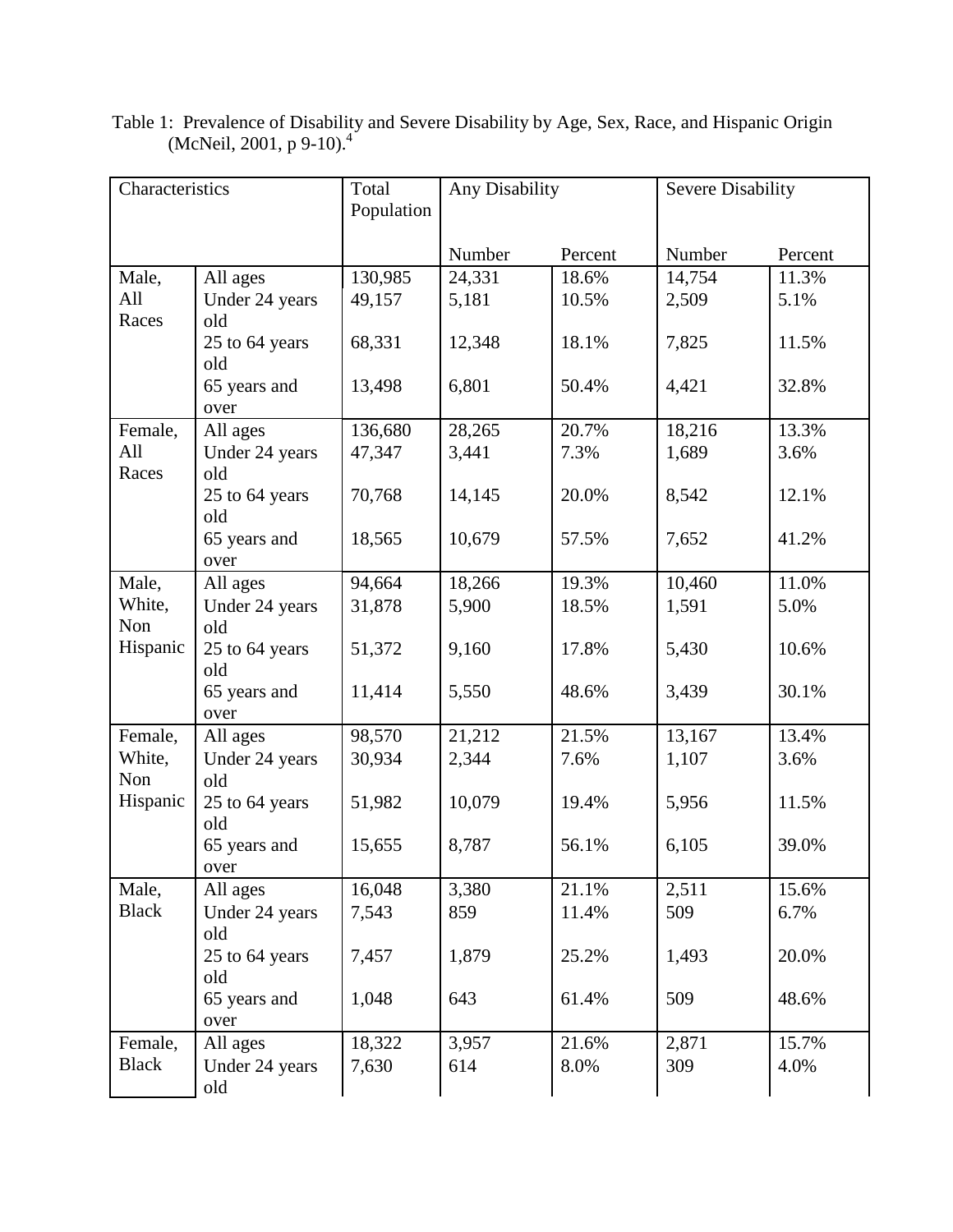|          | 25 to 64 years | 9,081  | 2,257 | 24.9% | 1,695 | 18.7% |
|----------|----------------|--------|-------|-------|-------|-------|
|          | old            |        |       |       |       |       |
|          | 65 years and   | 1,611  | 1,086 | 67.4% | 867   | 53.8% |
|          | over           |        |       |       |       |       |
| Male,    | All ages       | 15,372 | 1,937 | 12.6% | 1,311 | 8.5%  |
| Hispanic | Under 24 years | 7,593  | 559   | 7.4%  | 312   | 4.1%  |
|          | old            |        |       |       |       |       |
|          | 25 to 64 years | 7,094  | 1,002 | 14.1% | 712   | 10.0% |
|          | old            |        |       |       |       |       |
|          | 65 years and   | 686    | 376   | 54.9% | 288   | 42.0% |
|          | over           |        |       |       |       |       |
| Female,  | All ages       | 14,714 | 2,215 | 15.1% | 1,594 | 10.8% |
| Hispanic | Under 24 years | 6,938  | 388   | 5.6%  | 214   | 3.1%  |
|          | old            |        |       |       |       |       |
|          | 25 to 64 years | 6,872  | 1,295 | 18.9% | 920   | 13.4% |
|          | old            |        |       |       |       |       |
|          | 65 years and   | 904    | 531   | 58.8% | 460   | 50.9% |
|          | over           |        |       |       |       |       |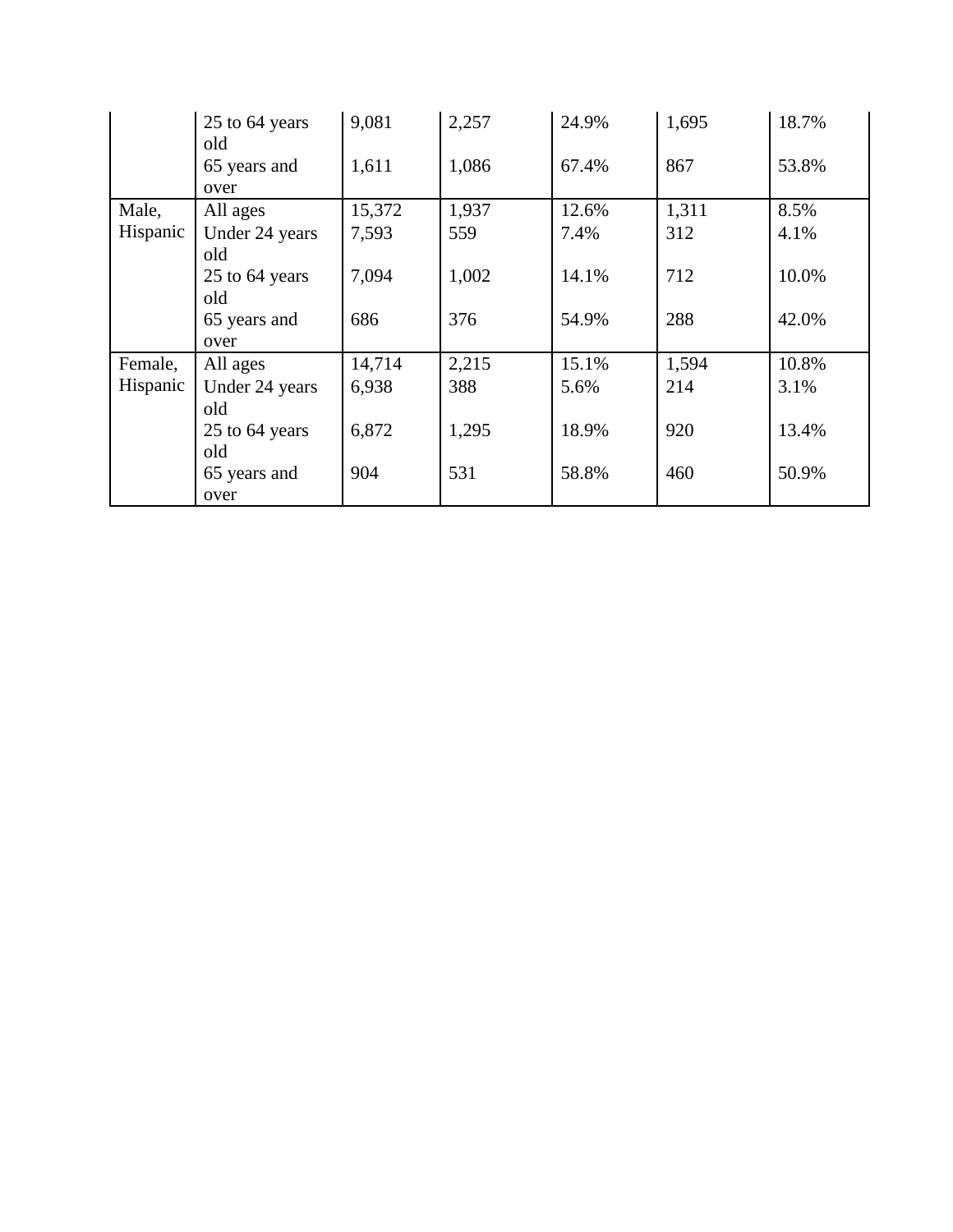<span id="page-15-0"></span>Table 2. Summary of mainstream psychological journal abstracts found using the words "women" and "disability", "disabled", "handicap" or "handicapped" in a PSYCHINFO database search  $(N = 69)$ .

| <b>Description of Abstract</b>                                                  | Number | Percentage |
|---------------------------------------------------------------------------------|--------|------------|
| People with disabilities are mentioned, but are not the focus of the $\vert$ 22 |        | 32%        |
| research.                                                                       |        |            |
| Both women and men with disabilities are the focus of the                       | 24     | 35%        |
| research.                                                                       |        |            |
| Research is focused only on women with disabilities.                            |        | 33%        |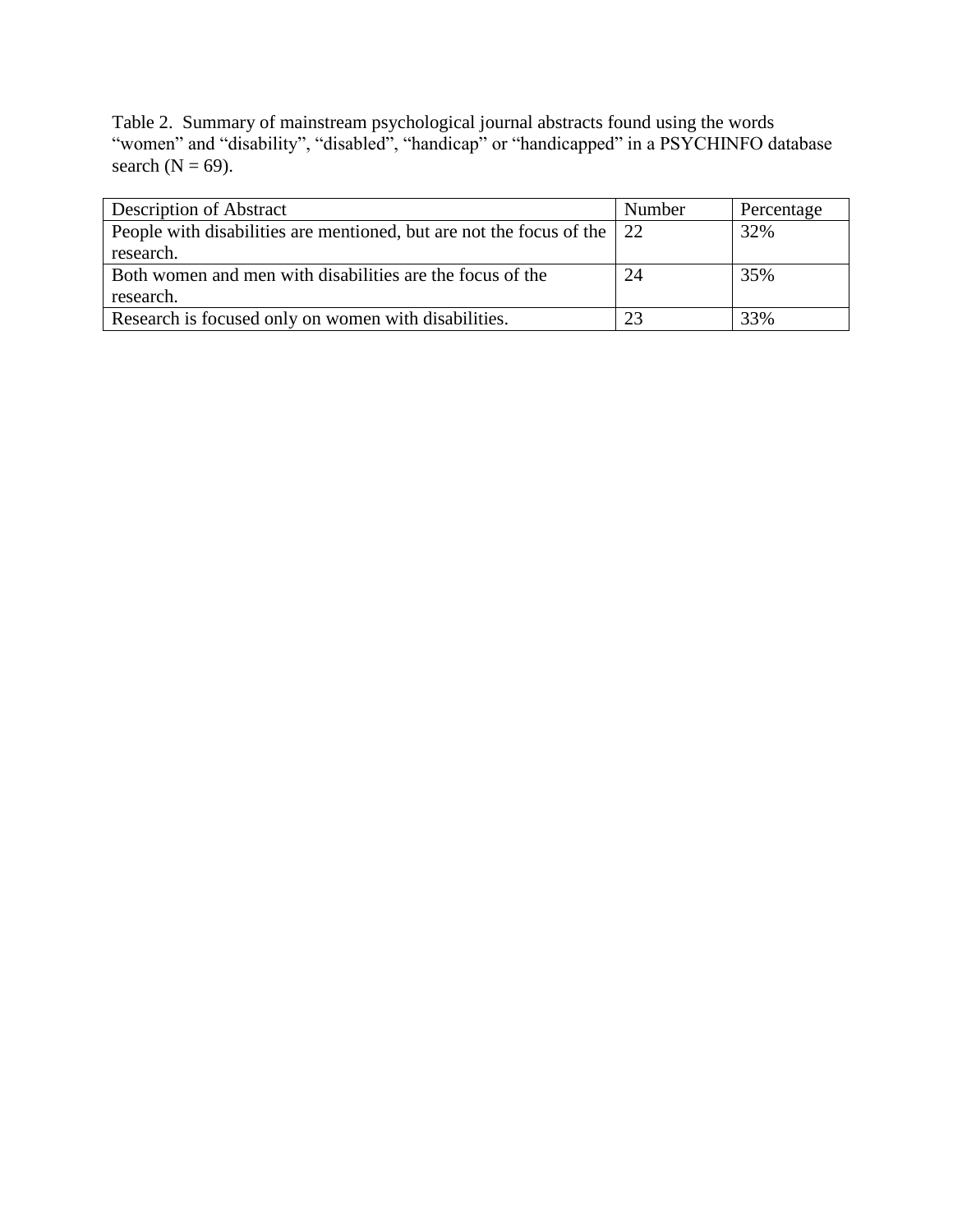| Type of Disability <sup>a</sup>                             | Number of<br>abstracts | Percentage |
|-------------------------------------------------------------|------------------------|------------|
| Abuse-related disability                                    | 3                      | 4.3%       |
| Alzheimer's disease                                         |                        | 1.4%       |
| <b>Arthritis</b>                                            | $\overline{2}$         | 2.9%       |
| Cancer                                                      |                        | 1.4%       |
| Chronic pain, fibromyalgia                                  | $\overline{2}$         | 2.9%       |
| Deafness                                                    |                        | 1.4%       |
| Depression or depression with PTSD                          | 3                      | 4.3%       |
| Developmental/intellectual disabilities                     | 6                      | 8.7%       |
| Disability (specific disability not specified)              | 30                     | 43.5%      |
| Drug abuse                                                  |                        | 1.4%       |
| Eating disorders                                            | $\overline{2}$         | 2.9%       |
| <b>HIV</b>                                                  |                        | 1.4%       |
| Limb reconstruction                                         |                        | 1.4%       |
| Multiple sclerosis                                          |                        | 1.4%       |
| Musculoskeletal disorder/musculoskeletal pain               | $\overline{2}$         | 2.9%       |
| Obsessive compulsive disorder                               |                        | 1.4%       |
| Physical disabilities (specific disabilities not specified) | 5                      | 7.2%       |
| Postural tachycardia syndrome                               |                        | 1.4%       |
| Psychiatric disabilities (specific disabilities not         | $\overline{2}$         | 2.9%       |
| specified)                                                  |                        |            |
| Reproductive cycle conditions                               | 1                      | 1.4%       |
| Schizophrenia                                               |                        | 1.4%       |
| Scleroderma                                                 |                        | 1.4%       |
| Total                                                       | 69                     | 100%       |

<span id="page-16-0"></span>Table 3. Summary of disabilities identified in mainstream psychology abstracts focused on women and disabilities  $(N= 69)$ .

<sup>a</sup> Rather than relying on the U.S. Census Bureau's six-category classification of disability to aggregate the disabilities that we found in our analyses of the mainstream abstracts, we have, consistent with our social model epistemology, reflected the terms that the abstracts used.